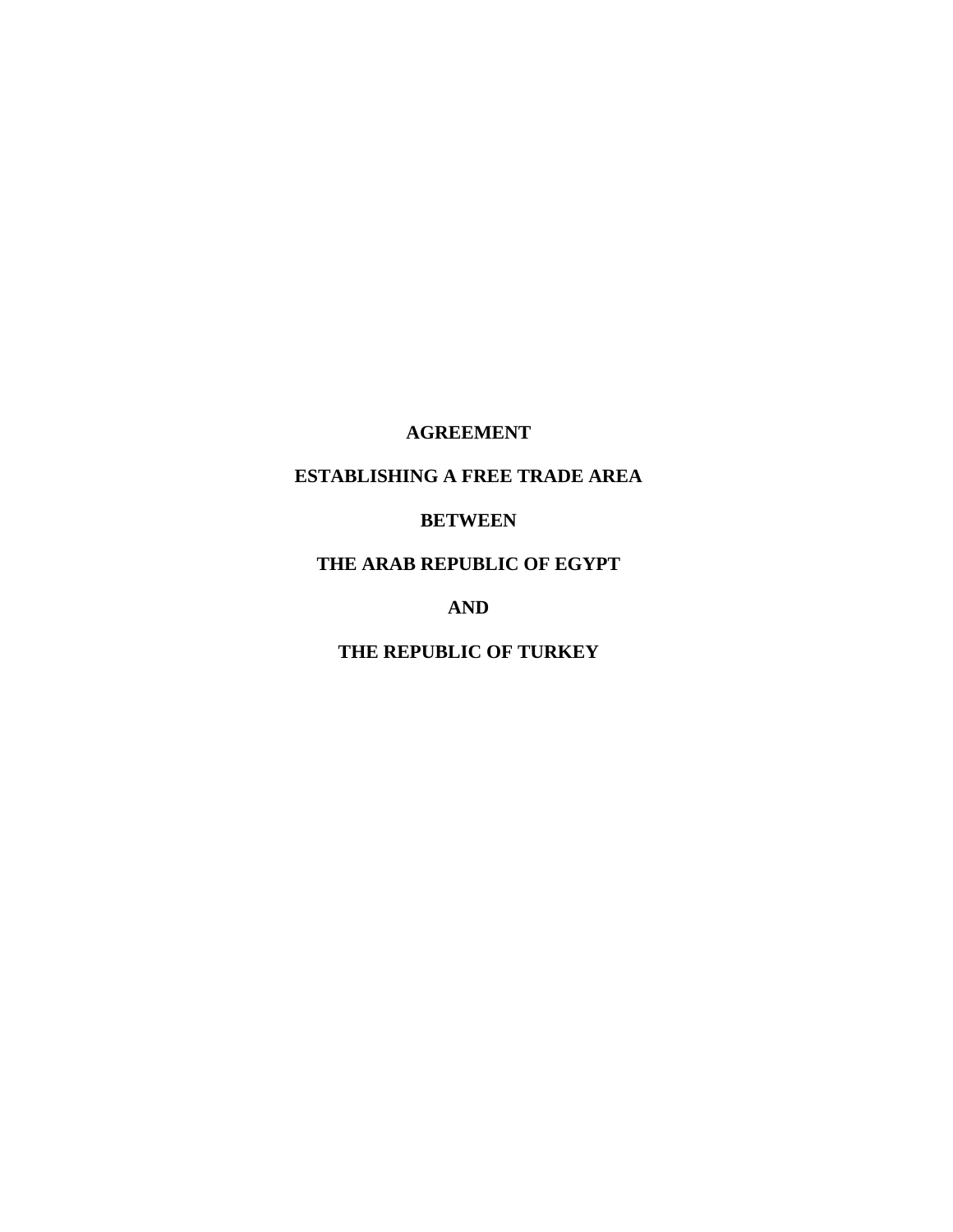## **Agreement Establishing a Free Trade Area between the Arab Republic of Egypt and the Republic of Turkey**

## **PREAMBLE**

The Republic of Turkey and the Arab Republic of Egypt (hereinafter referred to as "the Parties" or "Turkey" and "Egypt" where appropriate.)

**DESIROUS** to develop and strengthen the existing friendly relations, especially in the fields of economic co-operation and trade, with an aim to contribute to the progress of economic co-operation between the two countries and to increase the scope of mutual trade exchanges,

**CONFIRMING** their intention to participate actively in the process of economic integration in Europe and in the Mediterranean Basin in accordance with the Barcelona Declaration,

**EXPRESSING** their preparedness to co-operate in seeking ways and means to strengthen this process,

**CONSCIOUS** of the need to associate their efforts to strengthen political stability and economic development in the region through the encouragement of regional co-operation,

**TAKING INTO CONSIDERATION** the Agreement establishing an Association between Turkey and the European Economic Community and Euro-Mediterranean Agreement establishing an Association between the European Communities and their Member States and Egypt,

**DECLARING** their readiness to undertake measures with a view to promoting harmonious development of their trade as well as to expanding and diversifying their mutual co-operation in the fields of joint interest, including fields not covered by this Agreement, thus creating a framework and supportive environment based on equality, non discrimination, and a balance of rights and obligations,

**REFERRING** to the mutual interest of the Parties in the continual reinforcement of the multilateral trading system and considering that the provisions and instruments of the General Agreement on Tariffs and Trade 1994 (hereinafter referred to as "GATT 1994") and the World Trade Organization (hereinafter referred to as "WTO") constitute a basis for their foreign trade policy,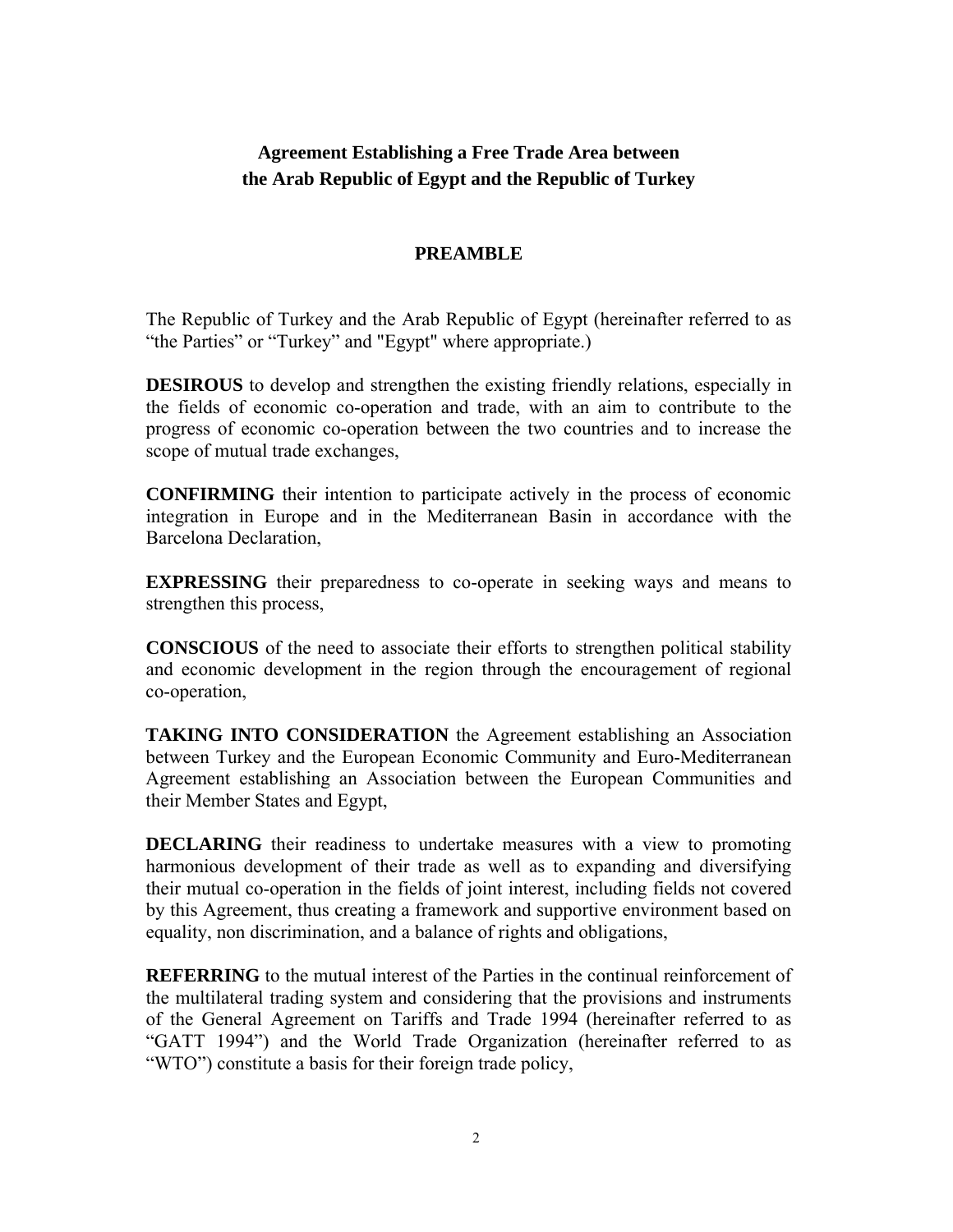**CONSIDERING** the rights and obligations of the Parties stemming from the GATT 1994 and the WTO,

**RESOLVED** to lay down for this purpose provisions aimed at abolition of the obstacles to trade between the Parties in accordance with the provisions of this Agreement, in particular those concerning the establishment of free trade area,

**BELIEVING** that development of trade and cooperation in the economic and technical fields is one of the main elements of rapid development strategies of both countries,

**HAVE DECIDED**, in pursuance of these objectives, to conclude the following Agreement (hereinafter referred to as "this Agreement").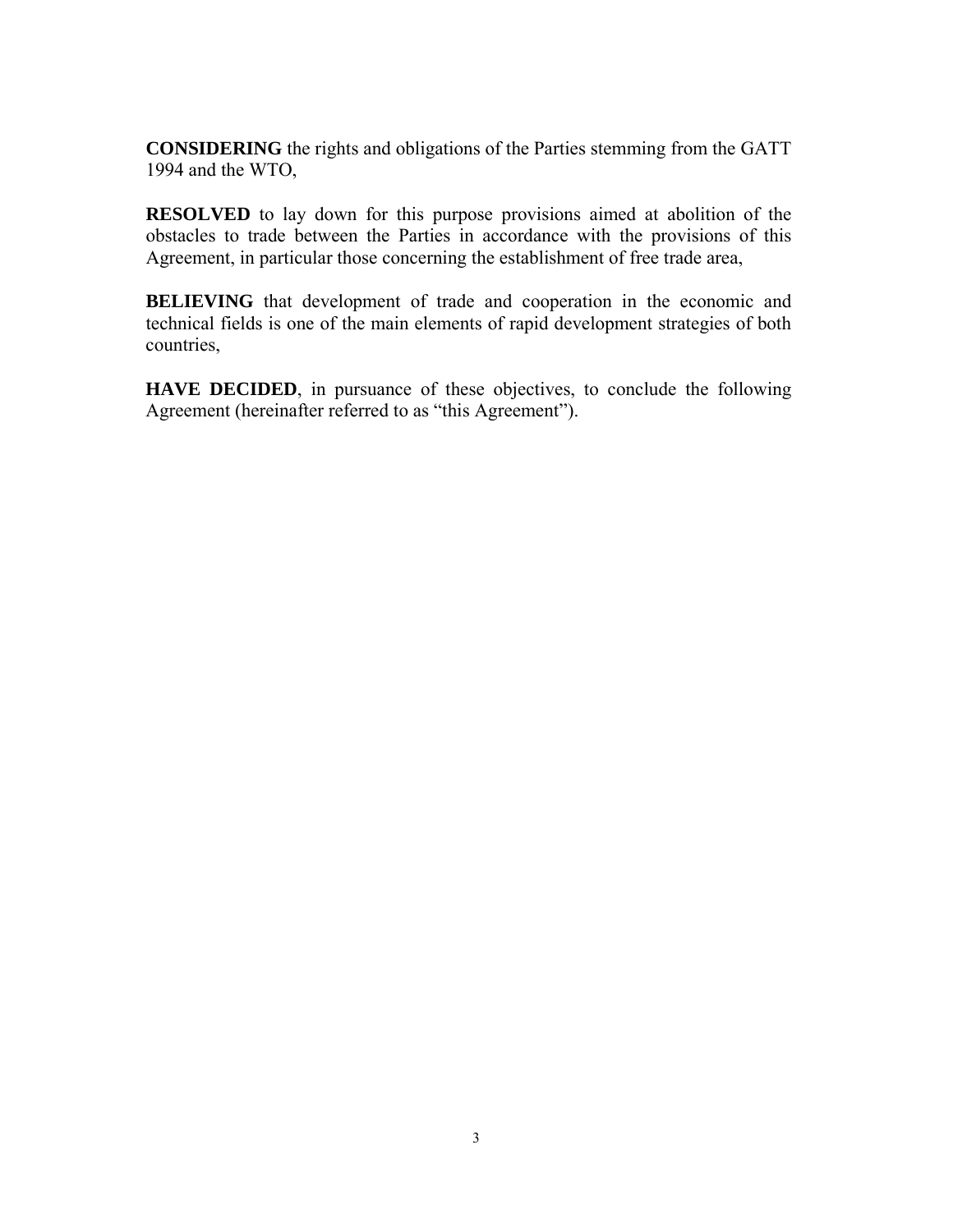## **ARTICLE 1 Objectives**

- 1. The Parties shall gradually establish a free trade area between them in a transitional period not exceeding twelve years starting from the entry into force of this Agreement in accordance with the provisions of this Agreement and in conformity with Article XXIV of the GATT 1994 and the other multilateral agreements on trade in goods annexed to the Agreement establishing the WTO.
- 2. The objectives of this Agreement are:
	- a) to increase and enhance the economic co-operation between the Parties to raise the living standards of the population of the two countries;
	- b) to eliminate difficulties and restrictions on trade in goods, including the agricultural products;
	- c) to promote, through the expansion of reciprocal trade, the harmonious development of the economic relations between the Parties;
	- d) to provide fair conditions of competition in trade between the Parties;
	- e) to create conditions for further encouragement of investments particularly for the development of joint investments in both countries;
	- f) to promote trade and co-operation between the Parties in third country markets.

#### **ARTICLE 2 Basic Duties and Classification of Goods**

- 1. In trade between the Parties covered by this Agreement, the Parties shall apply their respective customs classification of goods for imports into them.
- 2. For each product the basic duty to which successive reductions set out in this Agreement are to be applied shall be the Most Favoured Nation (MFN) duty that is in force in the Parties on 1 January 2005.
- 3. If after 1 January 2005, any tariff reduction is applied on an erga omnes basis, in particular, reductions resulting from the tariff negotiations in the WTO, such reduced duties shall replace the basic duties referred to in paragraph 2 as from that date when such reductions are applied.
- 4. The Parties shall communicate to each other their respective basic duties.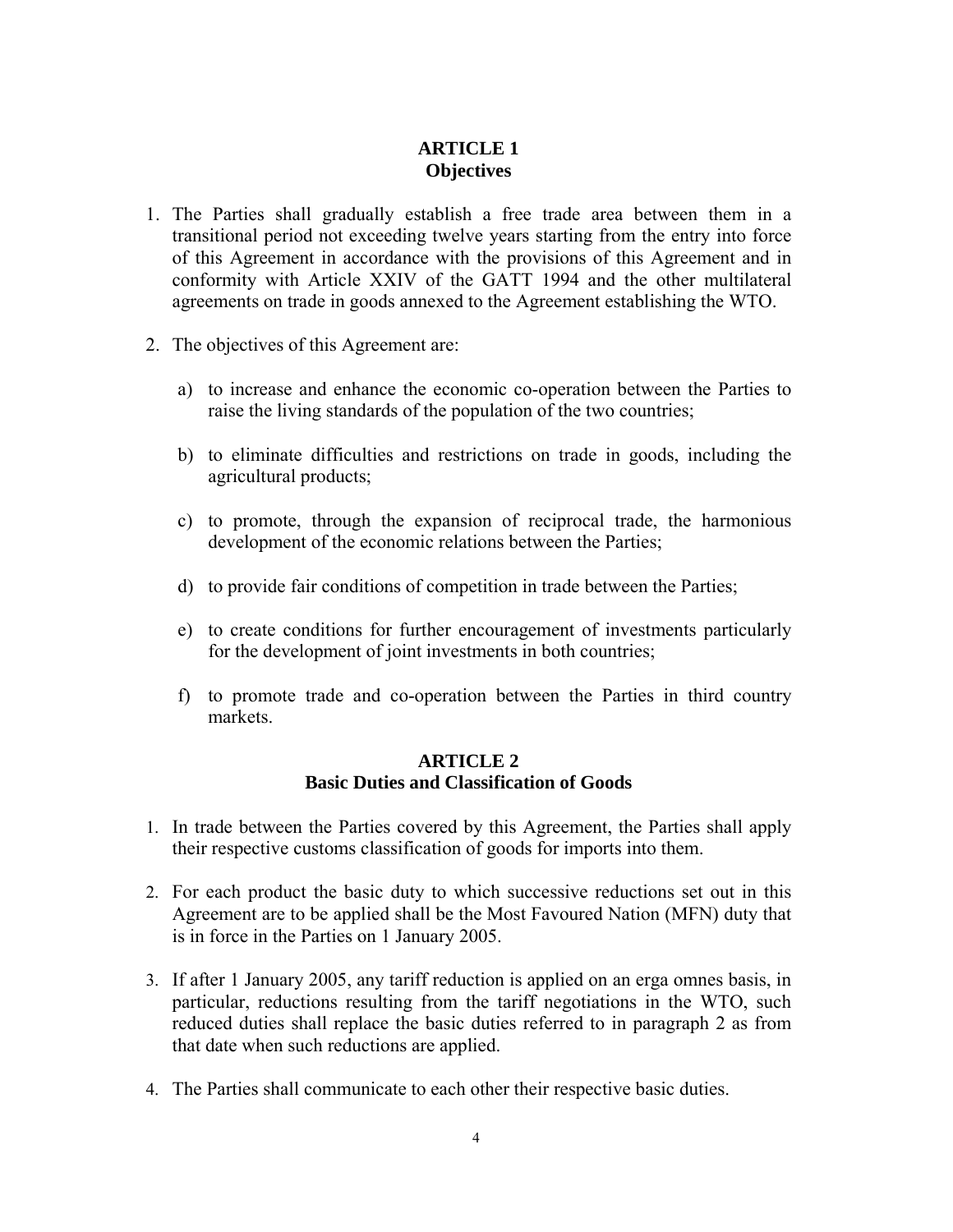### **CHAPTER I INDUSTRIAL PRODUCTS**

## **ARTICLE 3 Scope**

The provisions of this Chapter shall apply to products originating in the territory of each Party falling within Chapters 25 to 97 of the Harmonized Commodity Description and Coding System with the exception of the products listed in **Annex I** of this Agreement.

## **ARTICLE 4 Customs Duties on Imports and Charges Having Equivalent Effect**

- 1. Customs duties and charges having equivalent effect on imports shall be abolished in accordance with the provisions of **Protocol I** to this Agreement.
- 2. From the date of entry into force of this Agreement no new customs duties on imports or charges having equivalent effect shall be introduced, nor shall those already applied be increased in trade between the Parties.

## **ARTICLE 5 Customs Duties of a Fiscal Nature**

The provisions concerning the abolition of customs duties on imports shall also apply to customs duties of a fiscal nature.

#### **ARTICLE 6**

#### **Quantitative Restrictions on Imports and Measures Having Equivalent Effect**

- 1. All quantitative restrictions on imports and measures having equivalent effect shall be abolished between the Parties upon the date of entry into force of this Agreement.
- 2. From the date of the entry into force of this Agreement no new quantitative restriction on imports or measure having equivalent effect shall be introduced in trade between the Parties.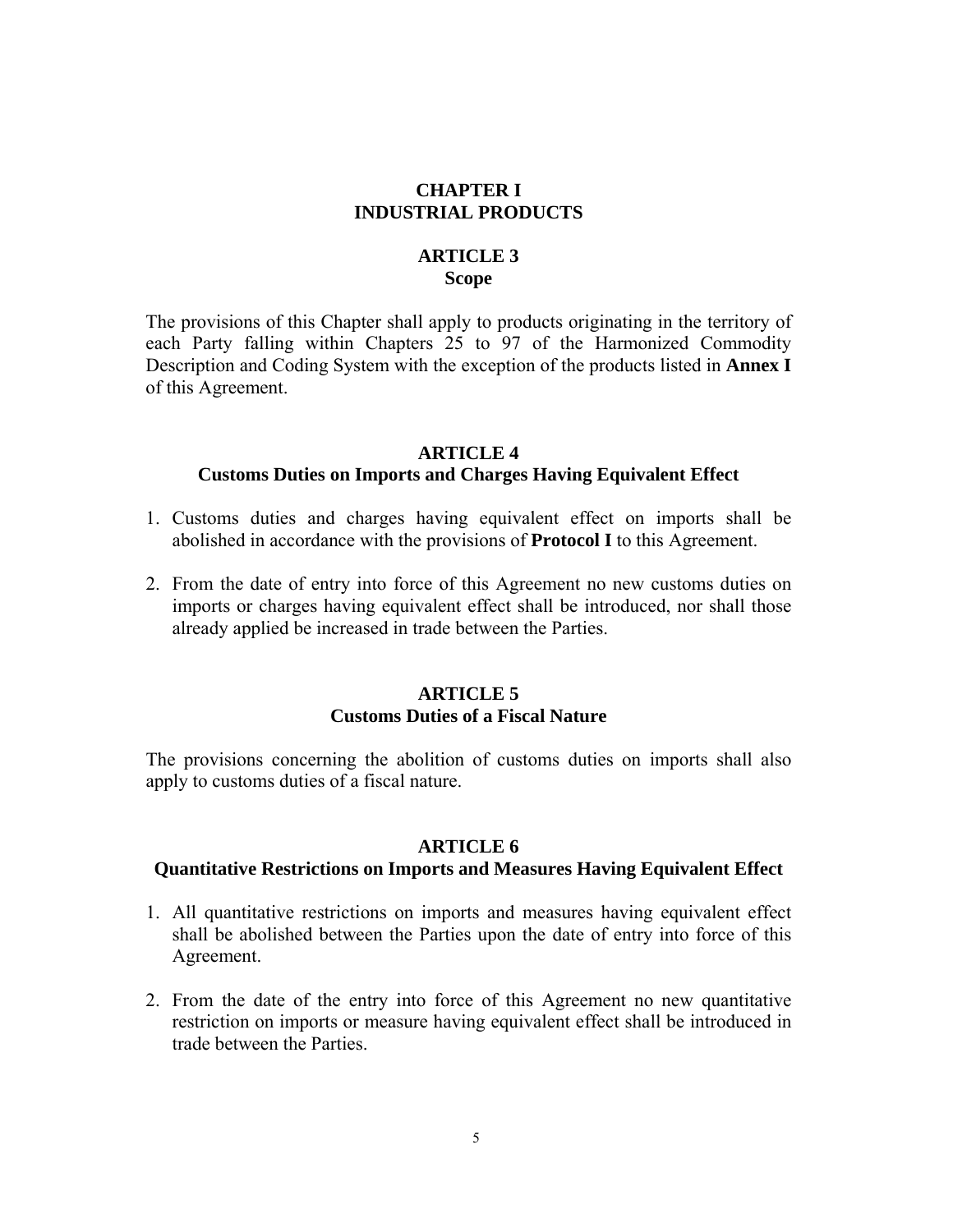#### **ARTICLE 7 Customs Duties on Exports and Charges Having Equivalent Effect**

- 1. All customs duties on exports and any charges having equivalent effect shall be abolished between the Parties upon entry into force of this Agreement.
- 2. No new customs duties on exports or charges having equivalent effect shall be introduced in trade between the Parties from the date of entry into force of this Agreement.

## **ARTICLE 8**

## **Quantitative Restrictions on Exports and Measures Having Equivalent Effect**

- 1. All quantitative restrictions on exports and any measures having equivalent effect shall be abolished between the Parties upon the date of entry into force of this Agreement.
- 2. From the date of the entry into force of this Agreement no new quantitative restriction on exports or measure having equivalent effect shall be introduced in trade between the Parties.

## **CHAPTER II BASIC AGRICULTURAL, PROCESSED AGRICULTURAL AND FISHERY PRODUCTS**

## **ARTICLE 9 Scope**

- 1. The provisions of this Chapter shall apply to basic agricultural, processed agricultural and fishery products originating in the territory of each Party.
- 2. The term "basic agricultural, processed agricultural and fishery products" (hereinafter referred to as agricultural products) means, for the purpose of this Agreement, the products falling within Chapters 01 to 24 of the Harmonized Commodity Description and Coding System and the products listed in **Annex I** of this Agreement.

## **ARTICLE 10 Exchange of Concessions**

1. The Parties to this Agreement declare their readiness to foster, in so far as their agricultural policies allow, the harmonious development of trade in agricultural products and to discuss this issue periodically in the Joint Committee.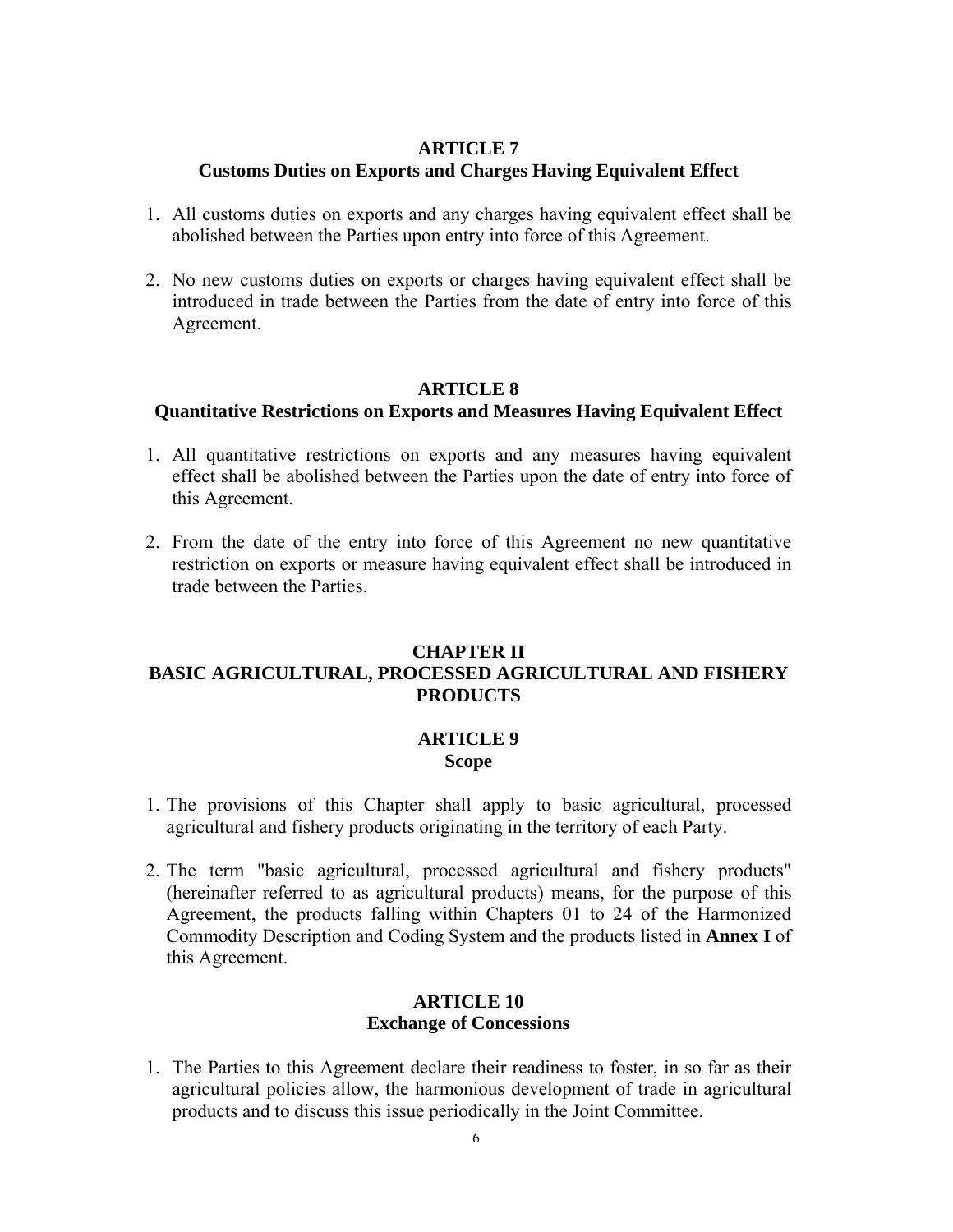- 2. In pursuance of this objective **Protocol II** providing the reciprocal concessions granted under this Agreement to facilitate trade in agricultural products has been concluded between the Parties.
- 3. Taking into account the role of agriculture in their respective economies; the development of trade in agricultural products between the Parties; the rules of their respective agricultural policies, the Parties shall progressively establish a greater liberalization of their trade in agricultural products of interest to both Parties.
- 4. During the annual meeting of the Joint Committee the Parties shall examine the situation in order to implement the objective set out in the paragraph 3, taking into consideration the development of the liberalization of trade in agricultural products under the WTO.
- 5. The Parties shall notify to the Joint Committee of the changes in their respective agricultural policies pursued or measures applied, which may affect the conditions of agricultural trade between the Parties as provided for in this Agreement. On the request of a Party prompt consultations within the Joint Committee shall be held to examine the situation.

#### **ARTICLE 11 Sanitary and Phytosanitary Measures**

The Parties shall not apply their regulations in sanitary and phytosanitary matters as an arbitrary or unjustifiable discrimination or a disguised restriction on trade between them. The Parties shall apply their sanitary measures within the rules and procedures of the GATT 1994 and the other relevant WTO agreements.

## **CHAPTER III COMMON PROVISIONS**

## **ARTICLE 12 Internal Taxation**

- 1. The Parties commit themselves to apply any internal taxes and other charges and regulations in accordance with Article III of the GATT 1994 and other relevant WTO Agreements.
- 2. Exporters may not benefit from repayment of internal taxation in excess of the amount of direct or indirect taxation imposed on products exported to the territory of one of the Parties.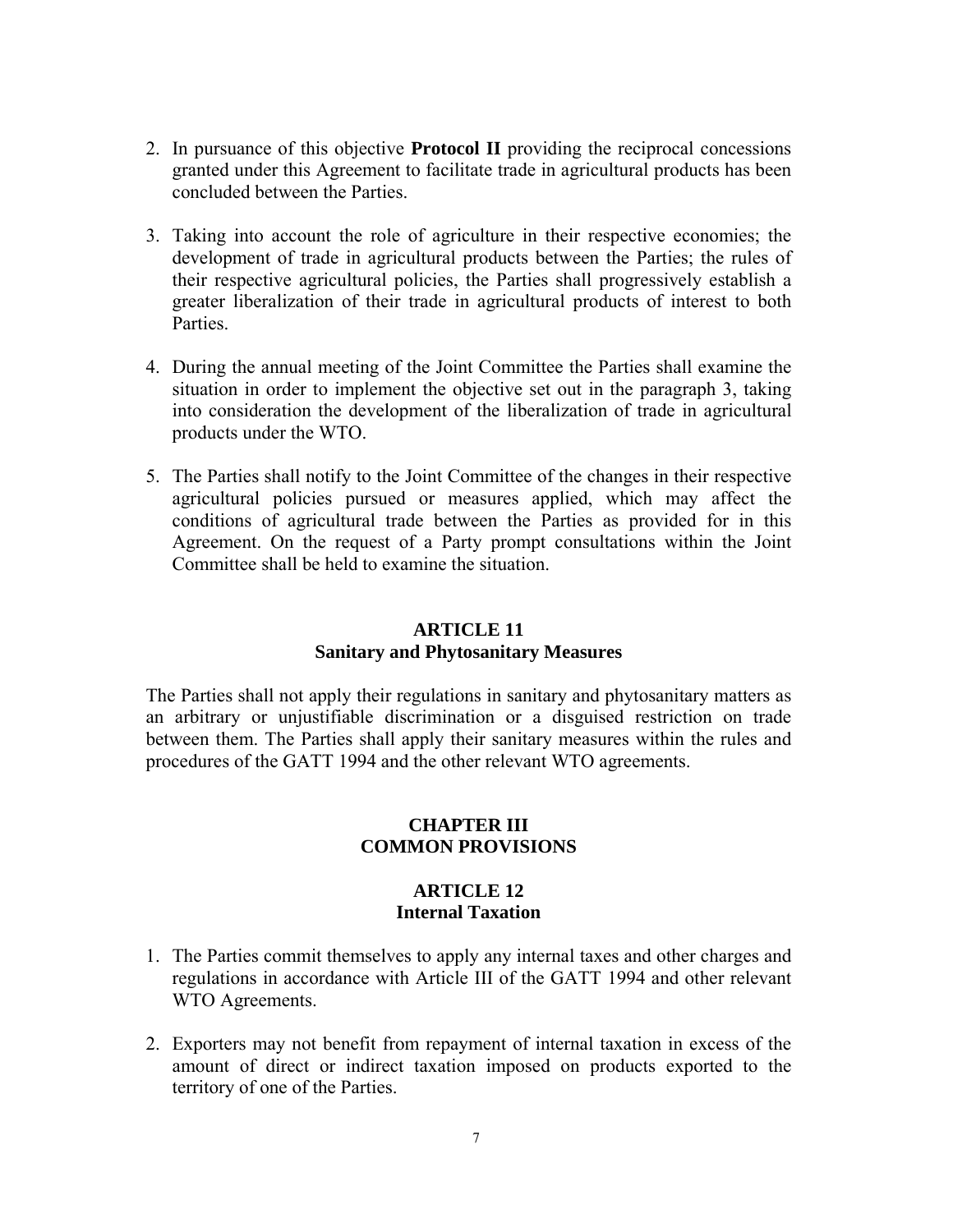## **ARTICLE 13 Trade Relations Governed by Other Agreements**

- 1. This Agreement shall not prevent the maintenance or establishment of customs unions, free trade areas or arrangements for cross-border trade of the Parties with third countries to the extent that these do not negatively affect the trade regime and in particular the provisions concerning rules of origin provided for in this Agreement.
- 2. Consultations between the Parties shall take place within the Joint Committee concerning agreements establishing customs unions or free trade areas and, where appropriate, on other major issues related to their respective trade policies with third countries. Such consultations shall take place so as to ensure that account is taken of the mutual interests of the Parties stated in this Agreement.

## **ARTICLE 14 Structural Adjustment**

- 1. Exceptional measures of limited duration, which derogate from the provisions of Article 4, may be taken by Egypt in the form of increased customs duties.
- 2. These measures may only concern infant industries, or certain sectors undergoing restructuring or facing serious difficulties, particularly where these difficulties produce important social problems.
- 3. Customs duties applicable on imports into Egypt to products originating in Turkey introduced by these measures may not exceed 25% ad valorem and shall maintain an element of preference for products originating in Turkey. The total value of imports of the products, which are subject to these measures, may not exceed 20 % of total imports of industrial products from Turkey as defined in Article 3, during the last year for which statistics are available.
- 4. These measures shall be applied for a period not exceeding five years unless a longer duration is authorized by the Joint Committee. They shall cease to apply at the latest on the expiry of the transitional period.
- 5. No such measures can be introduced in respect of a product if more than three years have elapsed since the elimination of all duties and quantitative restrictions or charges or measures having an equivalent effect concerning that product.
- 6. Egypt shall inform the Joint Committee of any exceptional measures she intends to take. At the request of Turkey, consultations shall be held in the Joint Committee on such measures and the sectors to which they apply before they are applied. When taking such measures Egypt shall provide the Joint Committee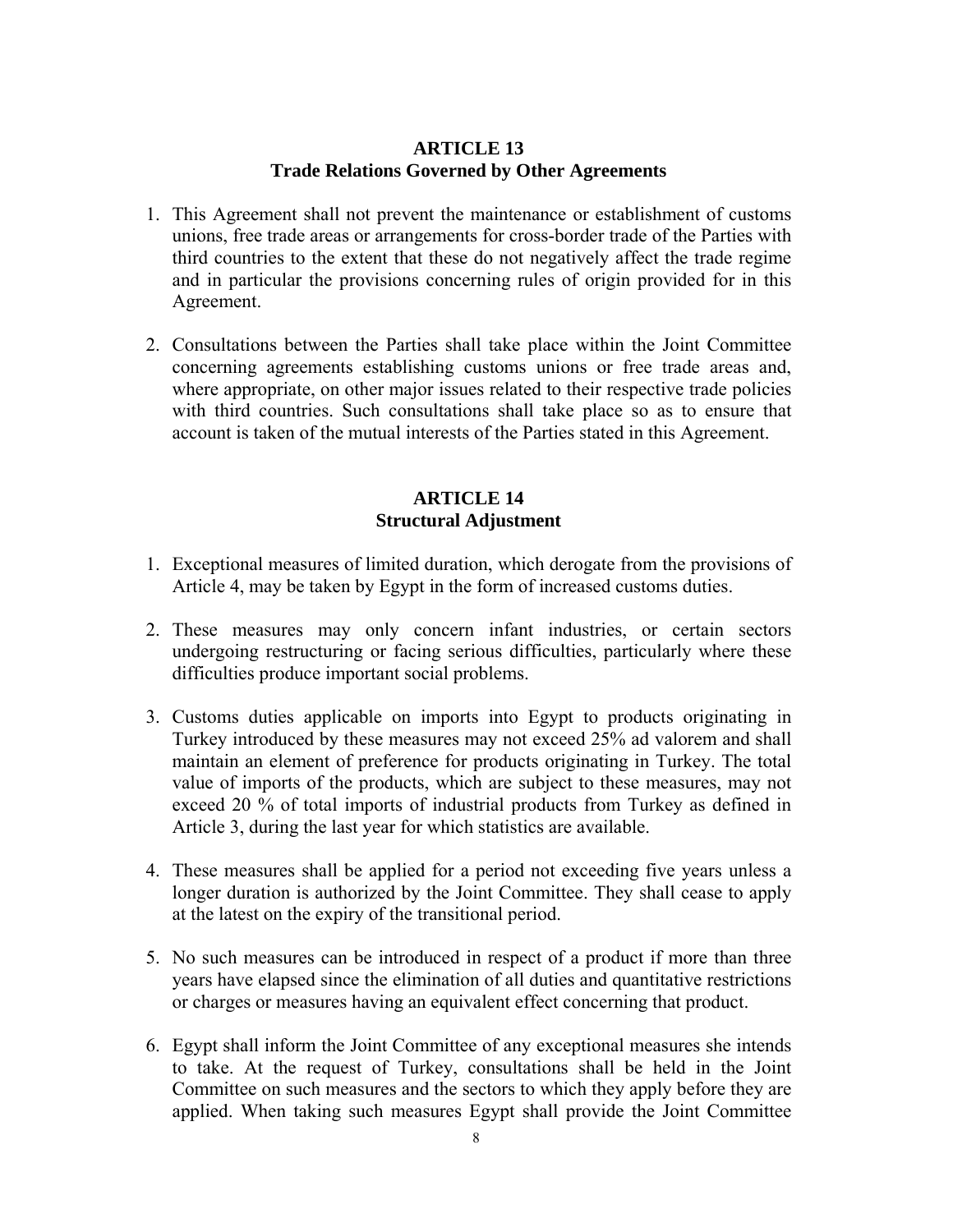with a schedule for the elimination of the customs duties introduced under this Article. This schedule shall provide for a phasing out of these duties starting at the latest two years after their introduction, at equal rates. The Joint Committee may decide on a different schedule.

## **ARTICLE 15 Dumping**

If a Party finds that dumping, within the meaning of Article VI of GATT 1994 is taking place in trade relations governed by this Agreement, it may take appropriate measures against that practice in accordance with Article VI of the GATT 1994 and the rules established by agreements related to that Article.

## **ARTICLE 16 Safeguard Measures**

- 1. Where any product is being imported into either of the Parties in such increased quantities, each Party retains its rights and obligations under Article XIX of GATT 1994 and the WTO Agreement on Safeguard Measures. This Agreement does not confer any additional rights or obligations on the Parties with regard to safeguard measures.
- 2. The provisions of Article XIX of GATT 1994 and the WTO Agreement on Safeguards shall apply between the Parties.

## **ARTICLE 17 Re-export and Serious Shortage**

- 1. Where compliance with the provisions of Article 7 and 8 leads to:
	- a) re-export towards a third country against which the exporting Party maintains, for the product concerned, quantitative export restrictions, export duties or measures or charges having equivalent effect; or
	- b) a serious shortage, or threat thereof, of a product essential to the exporting Party;

and where the situations referred to above give rise or are likely to give rise to major difficulties for the exporting Party, that Party may take appropriate measures according to the procedures laid down in paragraph 2.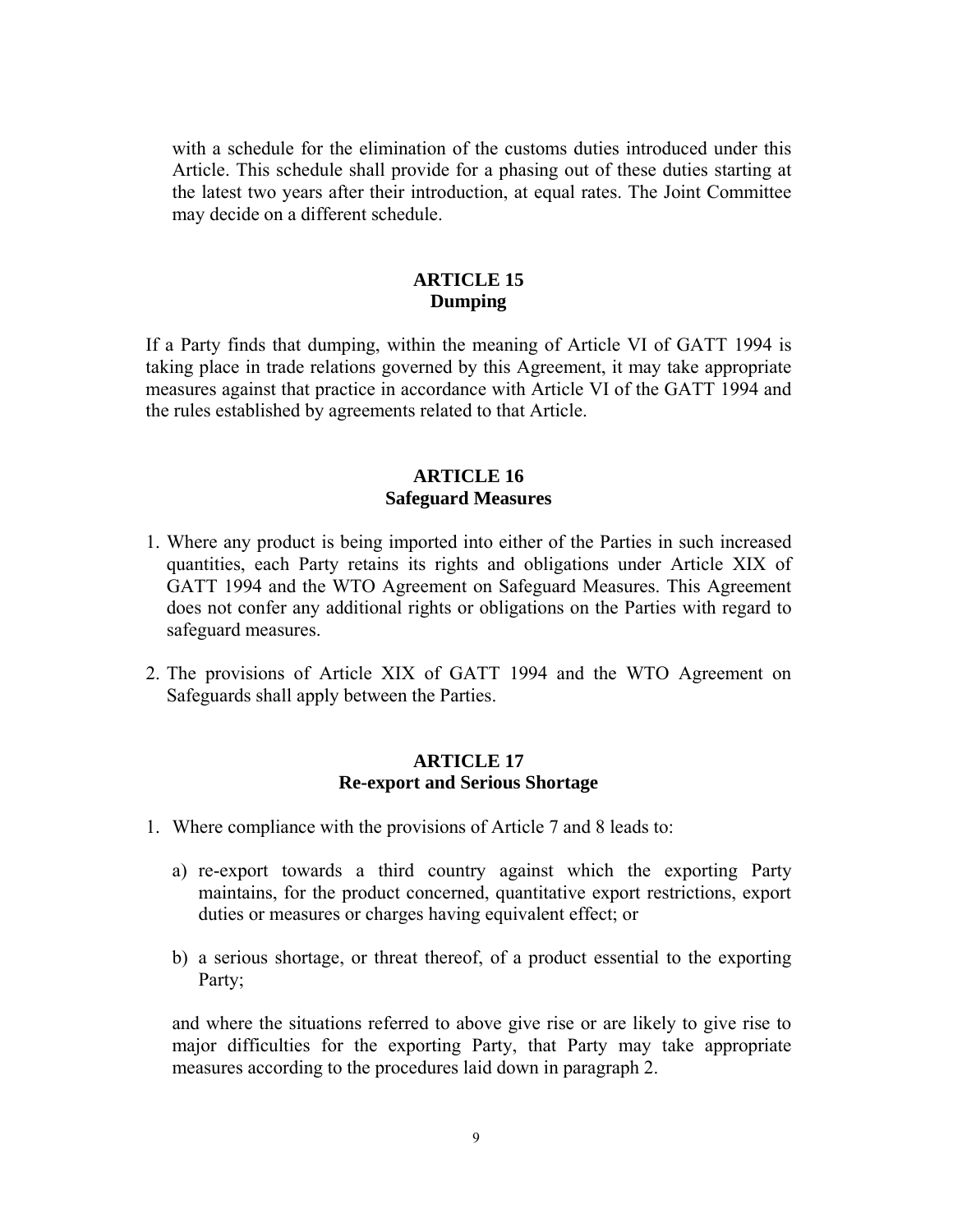2. The difficulties arising from the situations referred to in paragraph 1 shall be submitted for examination to the Joint Committee. The Committee may take any decision needed to put an end to the difficulties. If it has not taken such a decision within thirty days of the matter being referred to it, the exporting Party may apply appropriate measures on the exportation of the product concerned. The measures shall be nondiscriminatory and be eliminated when conditions no longer justify their maintenance.

## **ARTICLE 18 General Exceptions**

This Agreement shall not preclude prohibitions or restrictions on imports, exports or goods in transit justified on grounds of public morality, public policy or public security; the protection of health and life of humans, animals or plants; the protection of national treasures possessing artistic, historic or archaeological value; the protection of intellectual, industrial and commercial property. Such prohibitions or restrictions must not, however, constitute a means of arbitrary discrimination or a disguised restriction on trade between the Parties.

## **ARTICLE 19 Balance of Payments Difficulties**

Where either Party is in a serious balance of payments difficulties or under threat thereof, the Party concerned may in accordance with the conditions laid down within the framework of WTO/GATT 1994 and with Articles VIII and XIV of the Articles of Agreement of International Monetary Fund, adopt restrictive measures, which shall be of limited duration and may not go beyond what is necessary to remedy the balance of payments situation. The Party concerned shall inform the other Party forthwith of their introduction and present to the other Party, as soon as possible, a time schedule of their removal.

#### **ARTICLE 20**

## **Rules of Origin and Co-operation between the Customs Administrations**

- 1. The Parties agreed to apply the harmonized preferential rules of origin in the context of the System of Pan-Euro-Med Cumulation of Origin in the mutual trade.
- 2. **Protocol III** lays down the rules of origin and methods of administrative cooperation.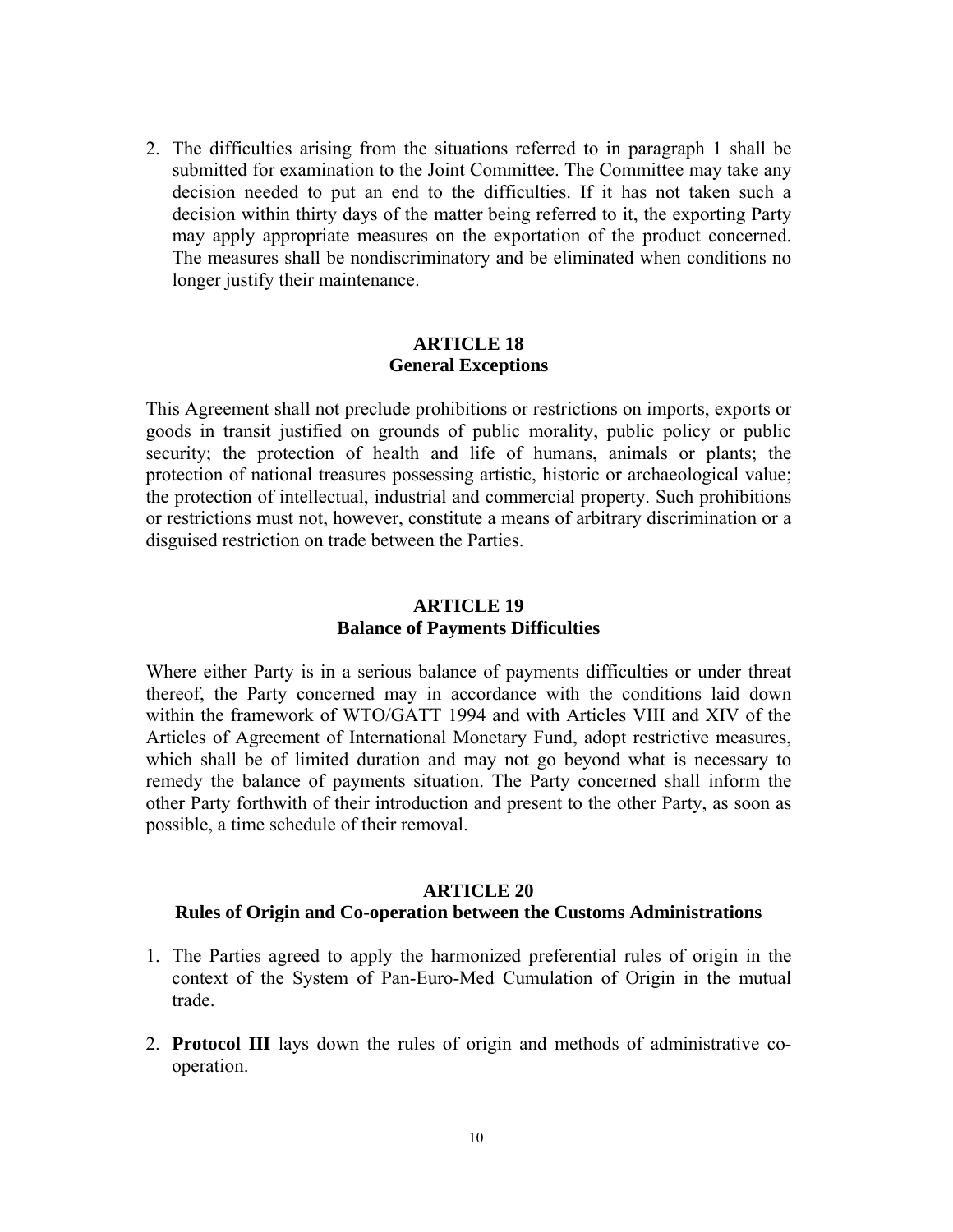## **CHAPTER IV STATE MONOPOLIES, COMPETITION RULES, PAYMENTS AND OTHER ECONOMIC PROVISIONS**

## **ARTICLE 21 Payments and Transfers**

Any payment arising from trade of goods, services and rights to non-material goods between the Parties shall be made in convertible currency, in accordance with the respective national legislation of the Parties.

## **ARTICLE 22 Rules of Competition Concerning Undertakings**

- 1. The following are incompatible with the proper functioning of this Agreement, insofar as they may affect trade between the Parties:
	- a) all agreements between undertakings, decisions by associations of undertakings and concerted practices between undertakings which have as their object or effect the prevention, restriction or distortion of competition;
	- b) abuse by one or more undertakings of dominant position in the territories of the Parties as a whole or in a substantial part thereof;
	- c) any public aid which distorts, or threatens to distort, competition by favoring certain undertakings or the production of certain goods.
- 2. The Joint Committee shall, within five years of the entry into force of this Agreement, adopt by decision the necessary rules for the implementation of paragraph 1. Until these rules are adopted, the provisions of Article 23 shall be applied as regard the implementation of paragraph 1.c).
- 3. Each Party shall ensure transparency in the area of public aid, inter alia by reporting annually to the other Party on the total amount and the distribution of the aid given and by providing, upon request, information on aid schemes. Upon request by one Party, the other Party shall provide information on particular individual cases of public aid.
- 4. If any Party considers that a particular practice is incompatible with the terms of the first paragraph of this Article, and:
	- a) is not adequately dealt with under the implementing rules referred to in paragraph 2, or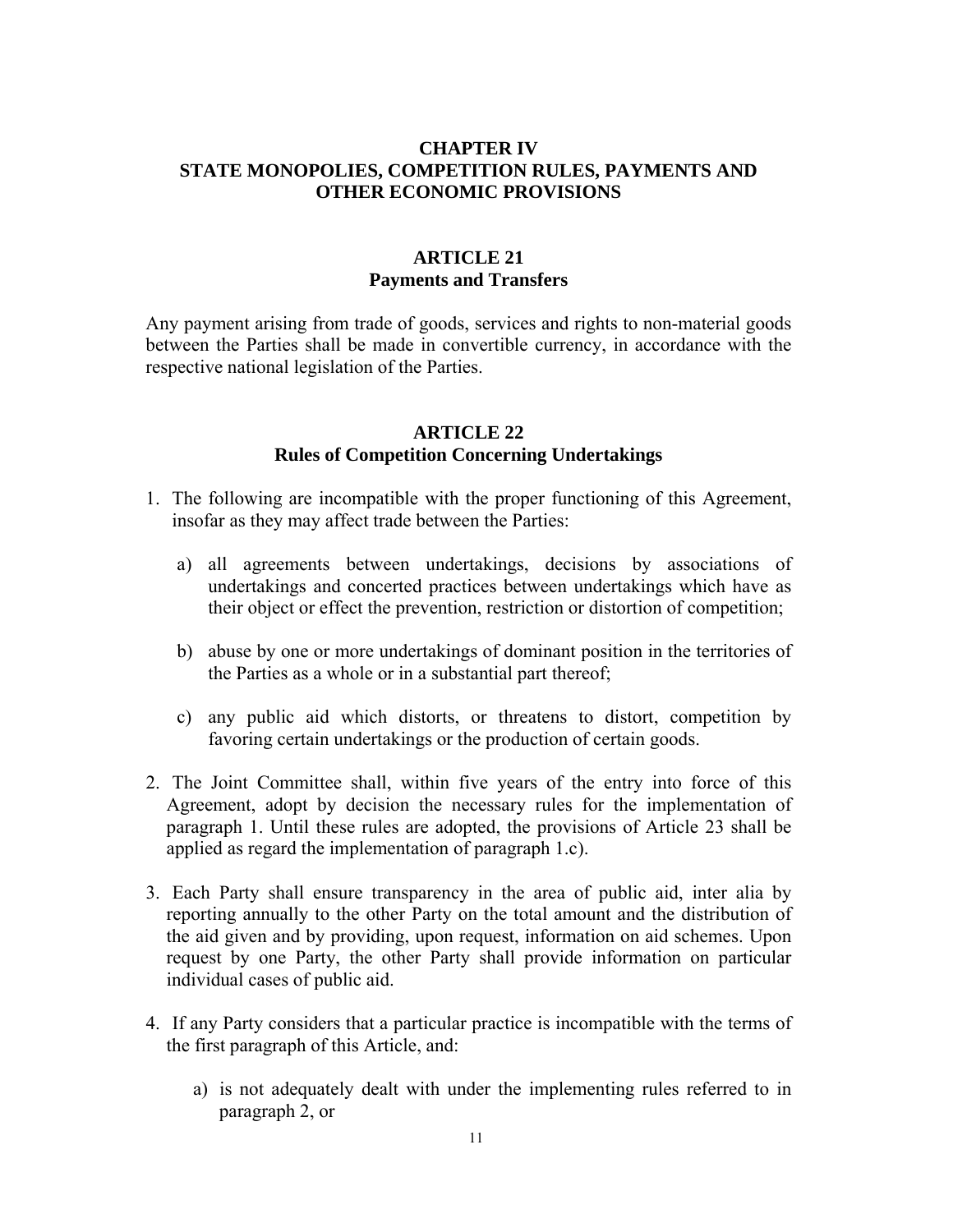b) in the absence of such rules, and if such practice causes or threatens to cause serious prejudice to the interest of the other Party or material injury to its domestic industry, including its services industry,

it may take appropriate measures after consultation within the Joint Committee or after thirty working days following referral for such consultation.

With reference to practices incompatible with paragraph 1.c), such appropriate measures, when the WTO rules are applicable to them, may only be adopted in accordance with the procedures and under the conditions laid down by the WTO or by any other relevant instrument negotiated under its auspices and applicable to the Parties.

5. Notwithstanding any provisions to the contrary adopted in conformity with this Article, the Parties shall exchange information taking into account the limitations imposed by the requirements of professional and business secrecy.

## **ARTICLE 23 Subsidies**

- 1. The rights and obligations of the Parties in respect of subsidies shall be governed by Articles VI and XVI of the GATT 1994, the WTO Agreement on Subsidies and Countervailing Measures and the WTO Agreement on Agriculture.
- 2. If a Party finds that subsidies are granted which affect bilateral trade, the Party concerned may take appropriate measures in accordance with the above mentioned Agreements.

## **ARTICLE 24 Intellectual Property Rights**

- 1. The Parties to this Agreement shall grant and ensure adequate, effective and nondiscriminatory protection of intellectual property rights, including measures for the enforcement of such rights against infringement thereof, counterfeiting and piracy, in accordance with the provisions of this Article and the relevant international agreements.
- 2. The Parties to this Agreement shall accord to each other's nationals treatment no less favorable than that they accord to their own nationals. Exemption from this obligation must be in accordance with the substantive provisions of Article 3 of the TRIPS Agreement.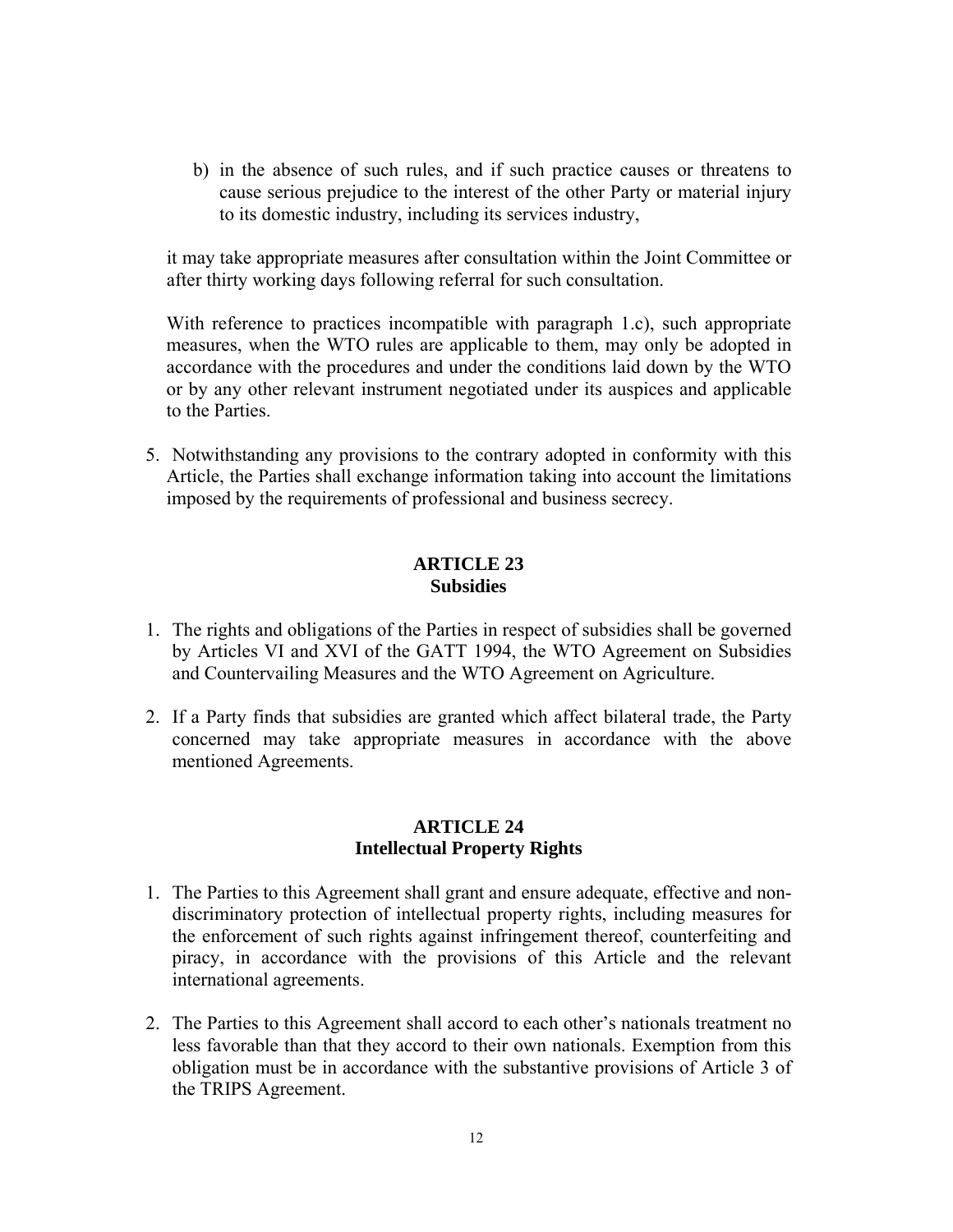- 3. The Parties to this Agreement shall grant to each other's nationals treatment no less favorable than that accorded to nationals of any other country. Exemptions from this obligation must be in accordance with the substantive provisions of the TRIPS Agreement, in particular Articles 4 and 5 thereof.
- 4. The implementation of this Article shall be regularly reviewed by the Parties. If problems in the area of intellectual property affecting trading conditions were to occur, urgent consultations shall be undertaken, at the request of either Party, with a view to reaching mutually satisfactory solutions.

#### **ARTICLE 25 State Monopolies**

- 1. The Parties shall progressively adjust any state monopoly of a commercial character so as to ensure that by the end of the fifth year following the entry into force of this Agreement, no discrimination regarding the conditions under which goods are procured and marketed will exist between nationals of the Parties.
- 2. The Joint Committee shall be informed about the measures adopted to implement this objective.

#### **ARTICLE 26 Public Procurement**

The Parties agree on the objective of a progressive liberalization of public procurement. The Joint Committee will hold consultations on the implementation of this objective.

## **ARTICLE 27 Technical Regulations**

- 1. The rights and obligations of the Parties in respect of technical regulations, standards and conformity assessment shall be governed by the WTO Agreement on Technical Barriers to Trade.
- 2. The Parties shall strengthen their co-operation in the field of technical regulations, standards and conformity assessment, with a view to increasing the mutual understanding of their respective systems and facilitating access to their respective markets. The Parties shall consult each other in the Joint Committee in view of the implementation of the objective set out in this Article.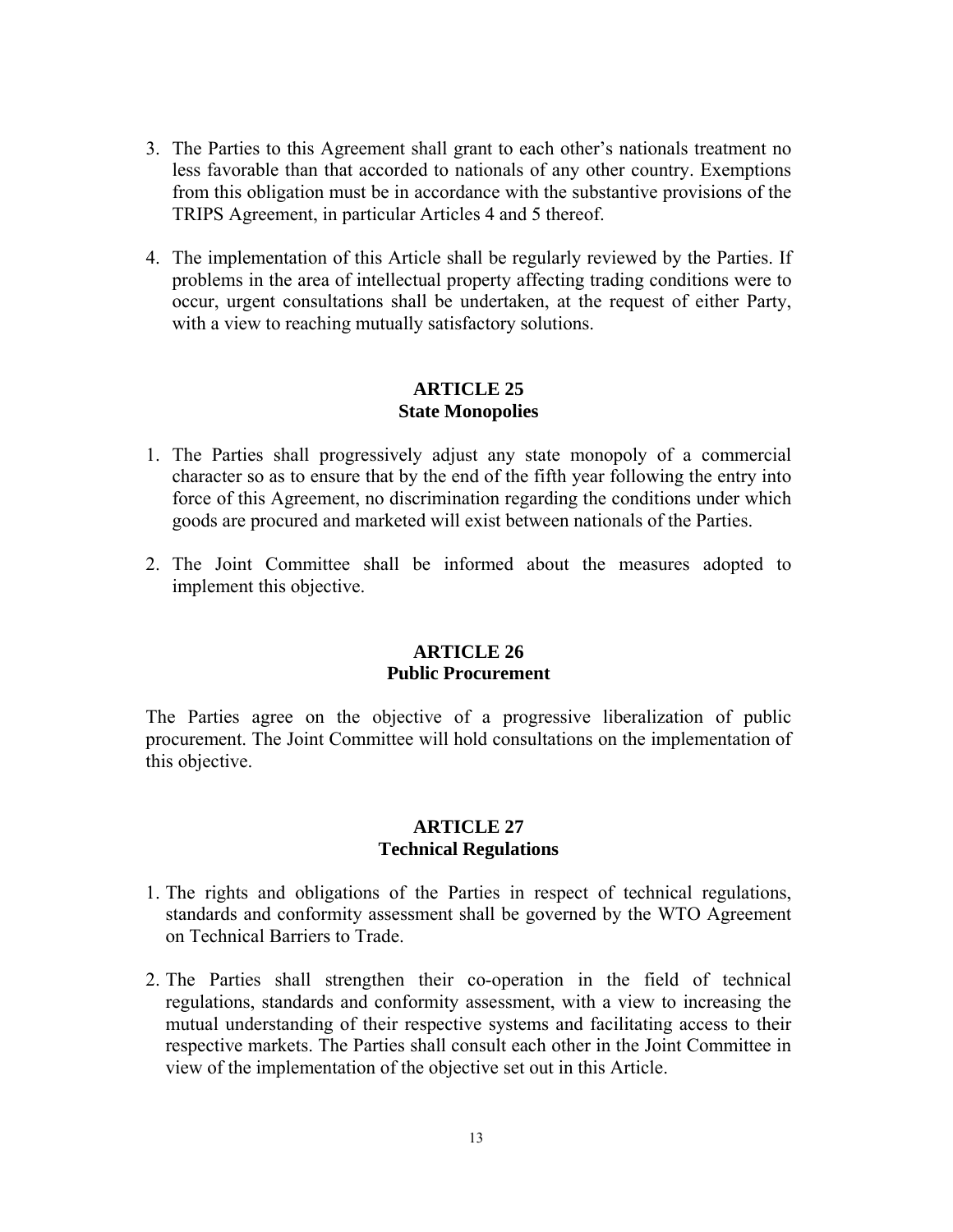3. Without prejudice to paragraph 1, the Parties agree to hold immediate consultations in the framework of the Joint Committee where either Party has taken measures which are likely to create, or have created an obstacle to trade, in order to find an appropriate solution in conformity with the WTO Agreement on Technical Barriers to Trade.

## **ARTICLE 28 Investment Promotion**

The Parties recognize the importance of promoting investment and technology flows between them as a means of achieving economic growth and development. Cooperation in this respect shall include:

- a) appropriate means of identifying investment opportunities and information channels on investment regulations;
- b) the provision of information on the Parties' measures promoting investment abroad (technical assistance, financial support, investment insurance, etc.);
- c) the planning and implementation of development projects, including for the participation of foreign investors;
- d) encouraging the creation of joint ventures, especially for SMEs and, when appropriate, the conclusion of agreements between Turkey and Egypt.

## **CHAPTER V TRADE IN SERVICES**

## **ARTICLE 29**

- 1. The Parties shall aim at achieving gradual liberalization and the opening of their markets for trade in services in accordance with the provisions of the WTO General Agreement on Trade in Services (GATS), taking into account ongoing work under the auspices of the WTO.
- 2. The Parties shall, at regular intervals in the Joint Committee, review relevant services sectors and consider further liberalization of trade in services, taking into account international developments.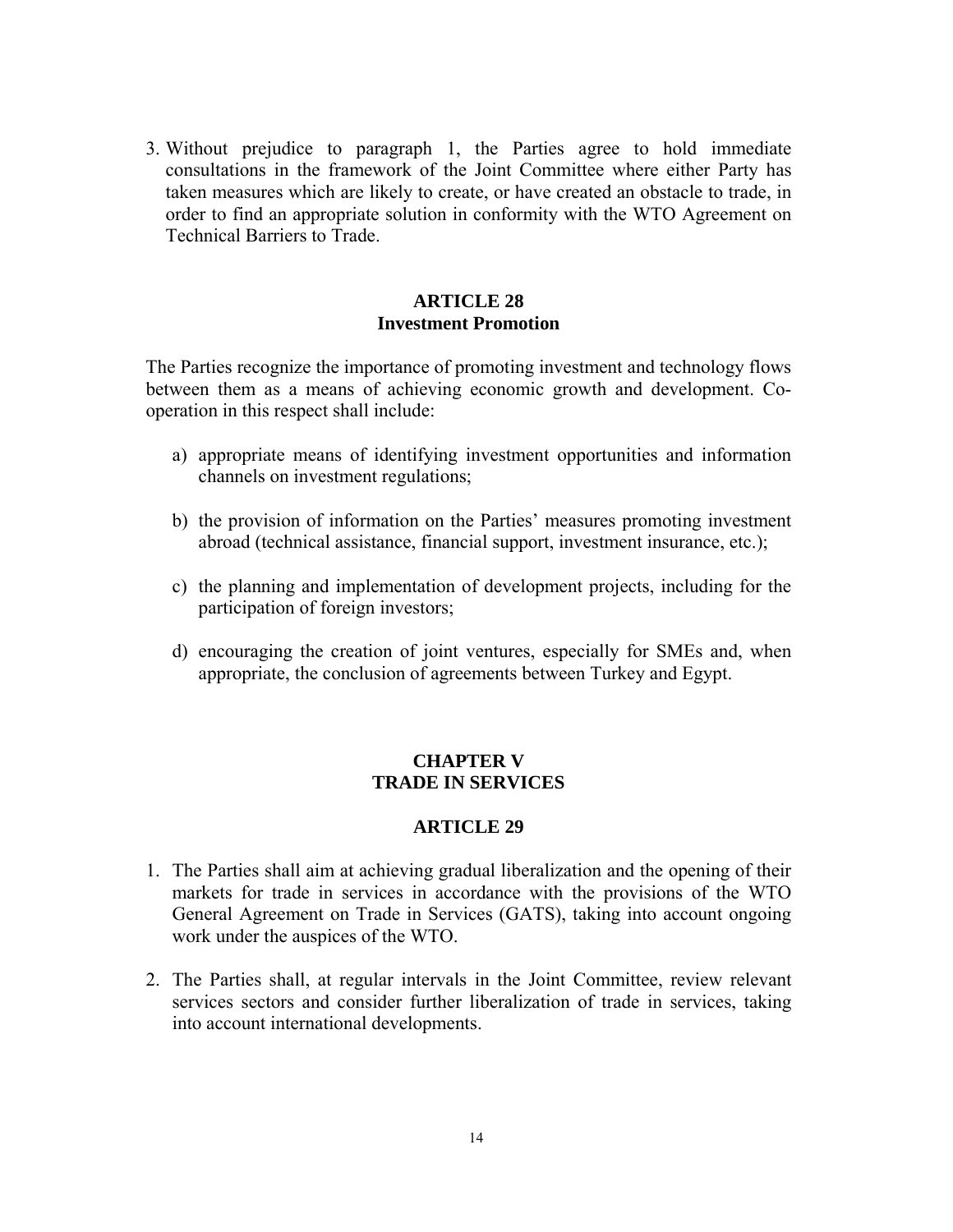## **CHAPTER VI INSTITUTIONAL AND FINAL PROVISIONS**

## **ARTICLE 30 Establishment of the Joint Committee**

- 1. A Joint Committee is hereby established in which each Party shall be represented. The Joint Committee shall be responsible for the administration of this Agreement and shall ensure its proper implementation.
- 2. For the purpose of the proper implementation of this Agreement, the Parties shall exchange information and, at the request of any Party, shall hold consultations within the Joint Committee. The Joint Committee shall keep under review the possibility of further removal of the obstacles to trade between the Parties.
- 3. The Joint Committee may take decisions in the cases provided for in this Agreement. On other matters the Joint Committee may make recommendations.

### **ARTICLE 31 Procedures of the Joint Committee**

- 1. For the proper implementation of this Agreement, the Joint Committee shall meet at an appropriate level whenever necessary upon request but at least once a year. Either Party may request a meeting to be held.
- 2. The Joint Committee shall act by consensus.
- 3. If a representative in the Joint Committee of a Party to this Agreement has accepted a decision subject to reservation of the fulfillment of constitutional requirements the decision shall enter into force, if no later date is contained therein, on the date of the receipt of the written notification stating that such requirements have been fulfilled.
- 4. The Joint Committee shall adopt its rules of procedure, which shall, inter-alia, contain provisions for convening meetings, and for the designation of its cochairman.
- 5. The Joint Committee may decide to set up such sub-committees and working parties, as it considers necessary to assist it in accomplishing its tasks.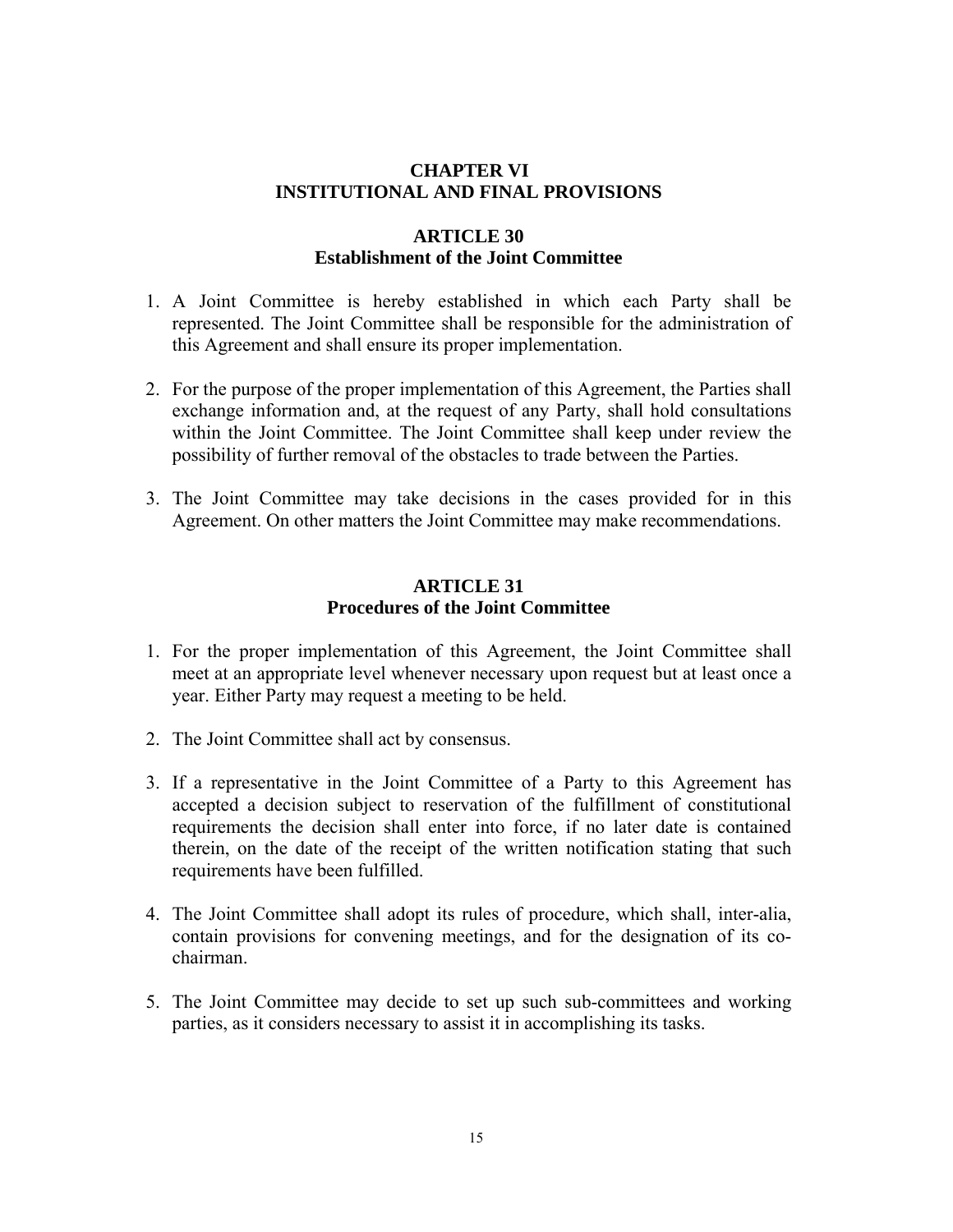## **ARTICLE 32 Security Exceptions**

Nothing in this Agreement shall prevent a Party from taking any measures:

- a) which it considers necessary to prevent the disclosure of information contrary to its essential security interests;
- b) which relate to the production of, or trade in, arms, munitions or war materials or to research, development or production indispensable for defense purposes, provided that such measures do not impair the conditions of competition in respect of products not intended for specifically military purposes;
- c) which it considers essential to its own security in the event of serious internal disturbances affecting the maintenance of law and order, in time of war or serious international tension constituting threat of war or in order to carry out obligations it has accepted for the purpose of maintaining peace and international security.

## **ARTICLE 33 Fulfillment of Obligations**

- 1. The Parties shall take all necessary measures to ensure the achievement of the objectives of this Agreement and the fulfillment of their obligations under this Agreement. Should any divergence with respect to the interpretation and application of this Agreement arise, the Parties shall make every effort through cooperation and consultations to arrive at a mutually satisfactory solution.
- 2. Either Party may request consultations with the other Party regarding any actual or proposed measure or any other matter that it considers might affect the operation of this Agreement. The Party requesting consultations shall at the same time notify the other Party in writing thereof and supply all relevant information.
- 3. The consultations shall take place in the Joint Committee, if any of the Parties so request, within 10 days from the receipt of the notification referred to in paragraph 2, with a view to finding a commonly acceptable solution.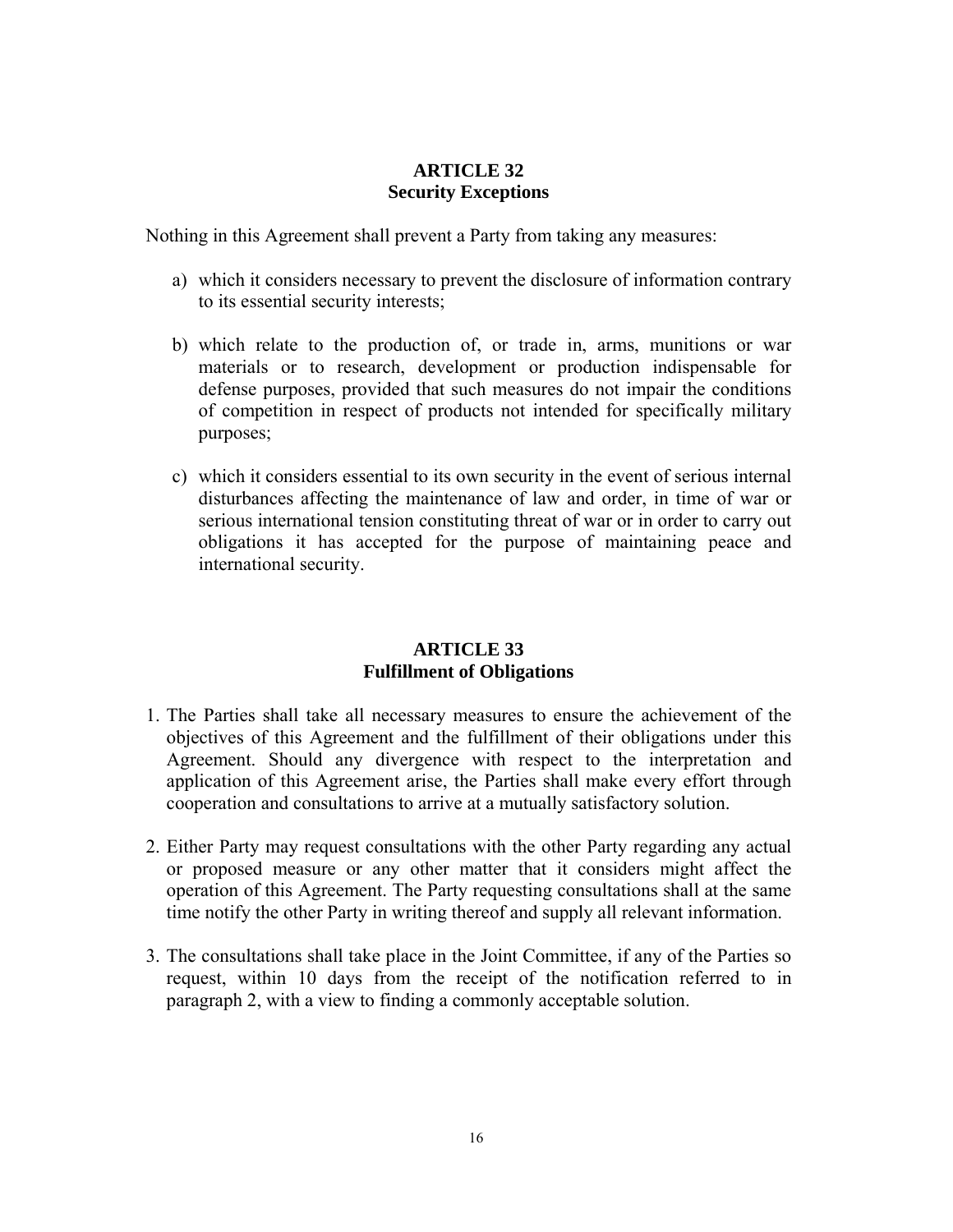## **ARTICLE 34 Dispute Settlement**

- 1. Either Party may refer to the Joint Committee any dispute relating to the application or interpretation of this Agreement.
- 2. The Joint Committee may settle the dispute by means of decision.
- 3. Each Party shall be bound to take measures involved in carrying out the decision referred to in paragraph 2.
- 4. In the event if it not being possible to settle the dispute in accordance with paragraph 2, either Party may notify the other of the appointment of an arbitrator; the other Party must then appoint a second arbitrator within two months.
- 5. The Joint Committee shall appoint a third arbitrator.
- 6. The arbitrators' decisions shall be taken by majority vote.
- 7. Each Party to the dispute shall take the steps required to implement the decision of the arbitrators.

## **ARTICLE 35 Evolutionary Clause**

- 1. Where either Party considers that it would be useful and in the interest of the economies of the Parties to develop the relations established by this Agreement by extending them to fields not covered thereby, it shall submit a request to the other Party. The Joint Committee shall examine this request and, where appropriate, to make recommendations, particularly with a view to opening negotiations.
- 2. Agreements resulting from the procedure referred to in paragraph 1 will be subject to ratification or approval by the Parties to this Agreement in accordance with their national legislation.

## **ARTICLE 36 Amendments**

Amendments to this Agreement, as well as to its Annexes and Protocols, shall enter into force on the date of receipt of the latter written notification through diplomatic channels, by which the Parties inform each other that all necessary requirements foreseen by their national legislation for the entry into force of this Agreement have been fulfilled.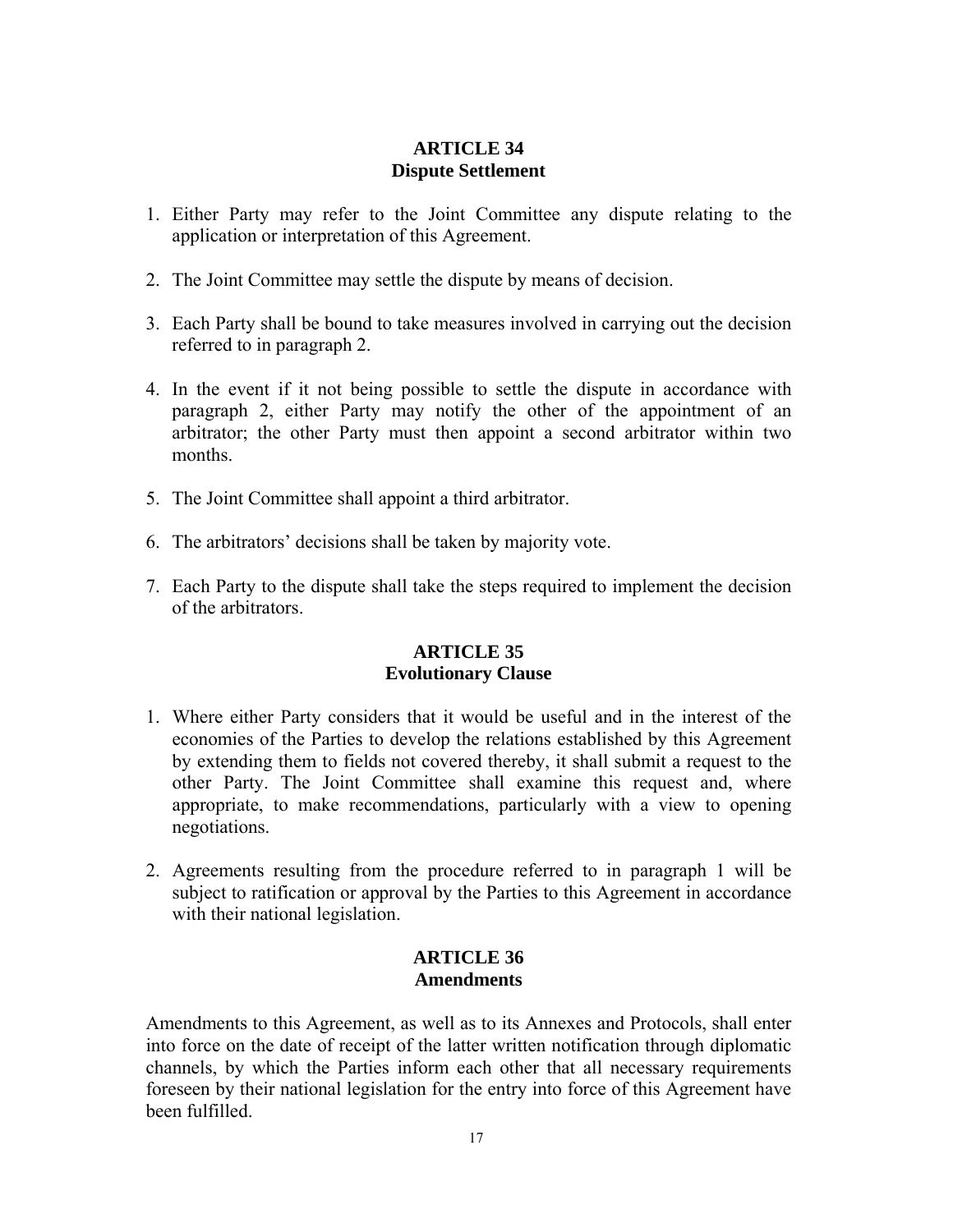## **ARTICLE 37 Protocols and Annexes**

Protocols and Annexes to this Agreement shall form an integral part thereof. The Joint Committee may decide to amend the Protocols and Annexes in accordance with the national legislation of the Parties.

## **ARTICLE 38 Validity and Termination**

- 1. This Agreement is concluded for an unlimited period.
- 2. Either party may denounce this Agreement by a written notification to the other Party. The Agreement shall terminate on the first day of the sixth month following the date when the other Party received the denunciation notice.

## **ARTICLE 39 Entry into Force**

This Agreement shall enter into force on the first day of the second month, following the date of the receipt of the latter written notification through diplomatic channels, by which the Parties inform each other that all necessary requirements foreseen by their national legislation for the entry into force of this Agreement have been fulfilled.

IN WITNESS WHEREOF the undersigned plenipotentiaries, being duly authorized thereto, have signed this Agreement.

DONE in Cairo, on December, 2005 in two originals each in the Arabic, Turkish and English languages, all texts being equally authentic. In case of any divergence in the interpretation of this Agreement, the English text shall prevail.

For the Arab Republic of Egypt For the Republic of Turkey

Rachid Mohamed RACHID Kürşad TÜZMEN

Minister of Foreign Trade and Industry State Minister